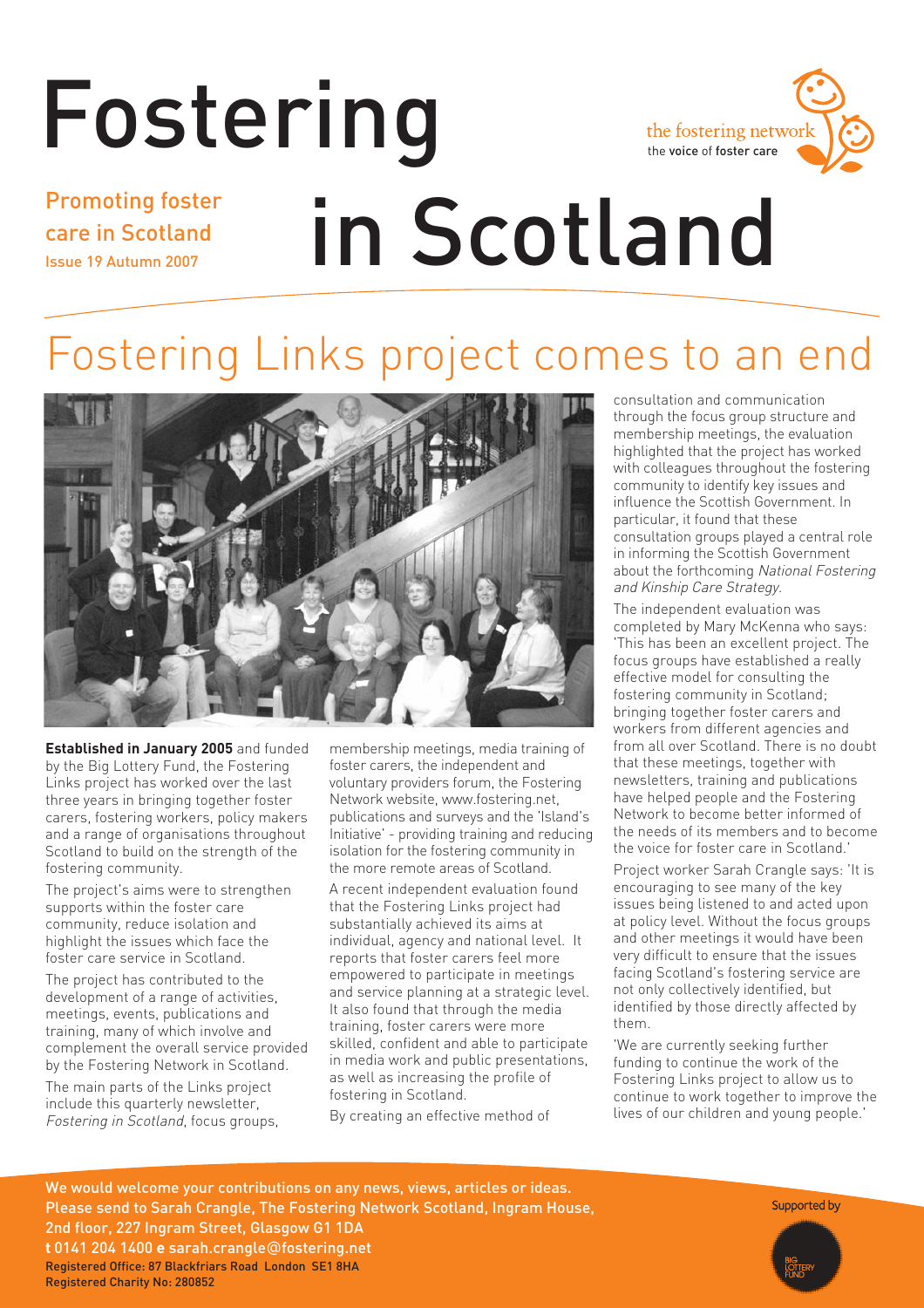### **Contact us at:**

The Fostering Network Scotland Ingram House, 2nd floor 227 Ingram Street Glasgow G1 1DA

**t** 0141 204 1400 **f** 0141 204 6588 **e** scotland@fostering.net

**www.fostering.net**

**Director** Bryan Ritchie

**Office Manager** Linda Curran

**Administrative Assistant**  Deborah Cook

**Advice, Information & Mediation**  Sandra Moody

**Training Manager** Sue Robertson

**Training Administrator**  Joy Crawford

**Young Peoples project** Alison Boswell

**Fostering Links project** Sarah Crangle



### Family and friends as carers report relaunched

#### **The Fostering Network** and

ADSW joint report Family and friends as carers produced in 2003 has recently been redesigned and is now available to download from our website.

For many children who have to leave their birth parents, the placement of choice will be with known family or friends. Although exact figures are unknown, in Scotland there may be in excess of 2000 children living with family and friends as their carers. Many of these placements may be unknown to local authorities.

This report, based on the findings of a working group, explores the issues for 'kinship carers' across Scotland, and outlines suggested training, assessment and investment required to ensure adequate preparation and ongoing support for family and friends, and the impacts that caring will have on all family members and relationships within the family.

Visit www.fostering.net/news \_campaigns/campaigns/scotland/f amily friends.php to download the report.



### **Support to foster carers**

**Following a Scotland** wide survey of foster carers and providers, the Fostering Links project has compiled and recently produced the findings of the Support to foster carers report.

The survey sought to identify if and where gaps existed, and where additional supports are needed.

The report found that the most valuable supports for foster carers throughout the country are their family placement worker, family and friends, respite, other carers, training and 24 hour support.

It also found that only a minority, (26% of local authority), foster carers made use of formal respite in spite of the value in having this support available.

A further finding was that only 21% of local authority foster carers were able to access 24 hour dedicated fostering.support.



Available to download on our website www.fostering.net/activities/scotland/fostering\_links/ or contact Sarah for further information.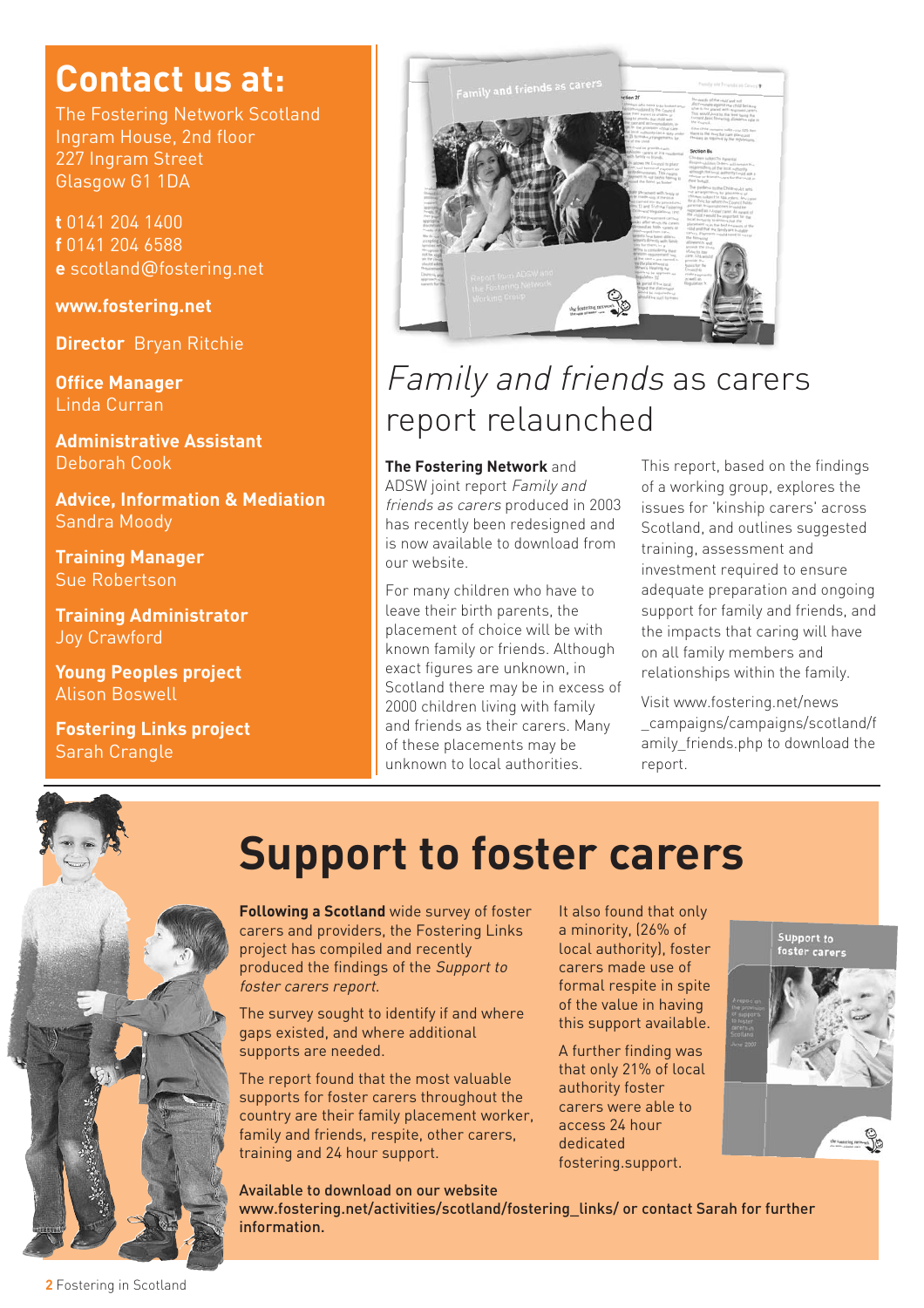### **Dear** Members,

**I was very lucky** to be able to attend the Annual Fostering Network Conference in London at the end of September. There was a very good turnout and it was lovely to see several Scottish carers and workers taking part in the debates and in the dancing!

The topic was For Love and Money: towards a professional service - very similar to our topic for the last two membership meetings here in Scotland. There was a lot of excellent debate and some very moving presentations including one from Debbie Booth from Dundee. She and another carer definitely were the stars of the show. I hope that Debbie will let the Fostering Network have a copy of her presentation so that more of you can read it.

You will hopefully have received your papers and used your vote in the elections for the vacant seats on the UK Board of the Fostering Network. I have to retire this year having done the maximum number of years possible. It has been a great privilege to be taking a Scottish perspective to the Board from my many contacts with carers, workers and young people involved in foster care.

Scotland is so far ahead of England in our meetings and contacts with so many members and I hope that we can keep up the links between the Board and Scotland with new Scottish Board members.

The National Fostering and Kinship Care Strategy is due out later in the year. Bryan and staff have put in a lot of work to try to ensure that the final document addresses the issues you have said are important to you. We have been lucky to have the support of Jackie Brock and her team from the Scottish Government and she has been keen to listen to what carers and agencies want from the Strategy.

Training for carers has also been given a higher profile with some money being allocated for carers to access training. The Fostering Network organised a meeting recently to try to encourage agencies to get together over commissioning training as this is going to make the money go further as well as letting carers and social workers see what is happening outside their own authority.

We have one more membership meeting this year and education issues will be the focus in Edinburgh on November 8.

So a lot is happening in foster care. It is a good time to be involved with the debates and I hope that you will let us know what matters to you so that we can build in those topics to next year's membership meetings. Sarah's funding runs out later this year but we are pulling out all the stops to try to get more money to fund the Fostering Links project for longer.

If any of you have won the Lottery recently, then remember Fostering Network would love to share your good luck!

With very best wishes,

Anne Black

**Anne Black** Chair, Scottish Advisory Committee

#### **Fostering Network membership meeting**

#### **8 November 2007, Edinburgh Education: are we doing better?**

**In January 2007,** the Scottish Executive published a document called Looked-after children and young people: we can and must do better. This document reflects the findings of a working group, which was established specifically to consider the educational outcomes of lookedafter children and young people. What it found was that, for many young people leaving the care system, the prospect of having had a fulfilling, positive and successful experience of education was, definitely not A+.

This one-day event will allow delegates to hear from a range of speakers and explore how, almost one year on from the report, the educational opportunities and outcomes for looked-after children and young people in Scotland have been affected.

These events are open to anyone interested in the foster care service in Scotland, in particular foster carers, social workers, and others wishing to expand and develop their knowledge in this area.

They are a great way to chat and share ideas, and best of all - the meetings and lunch are **free!** Please note spaces are limited, so hurry and register your interest - contact Sarah **t** 0141 204 1400

### Media training for foster carers

**A media training session** in Glasgow in October once again allowed participants from local authorities and independent agencies to hear from experienced trainer and journalist, Bryan Christie.

The training discussed the various parts of the media, and aimed to increase confidence of the foster carers in being interviewed for press and radio.

Mock radio interviews and playback of these allowed participants to hear different styles of interviews and to share different experiences of foster care. Positive feedback from the day highlighted that foster carers felt more confident and better prepared for future work with the media.

With places already filled for the next session in Kilwinning in November, it is hoped that further training sessions will be arranged in 2008 to allow more foster carers to share their fostering story.

For further information, contact Sarah **t** 0141 204 1400

**e** sarah.crangle@fostering.net

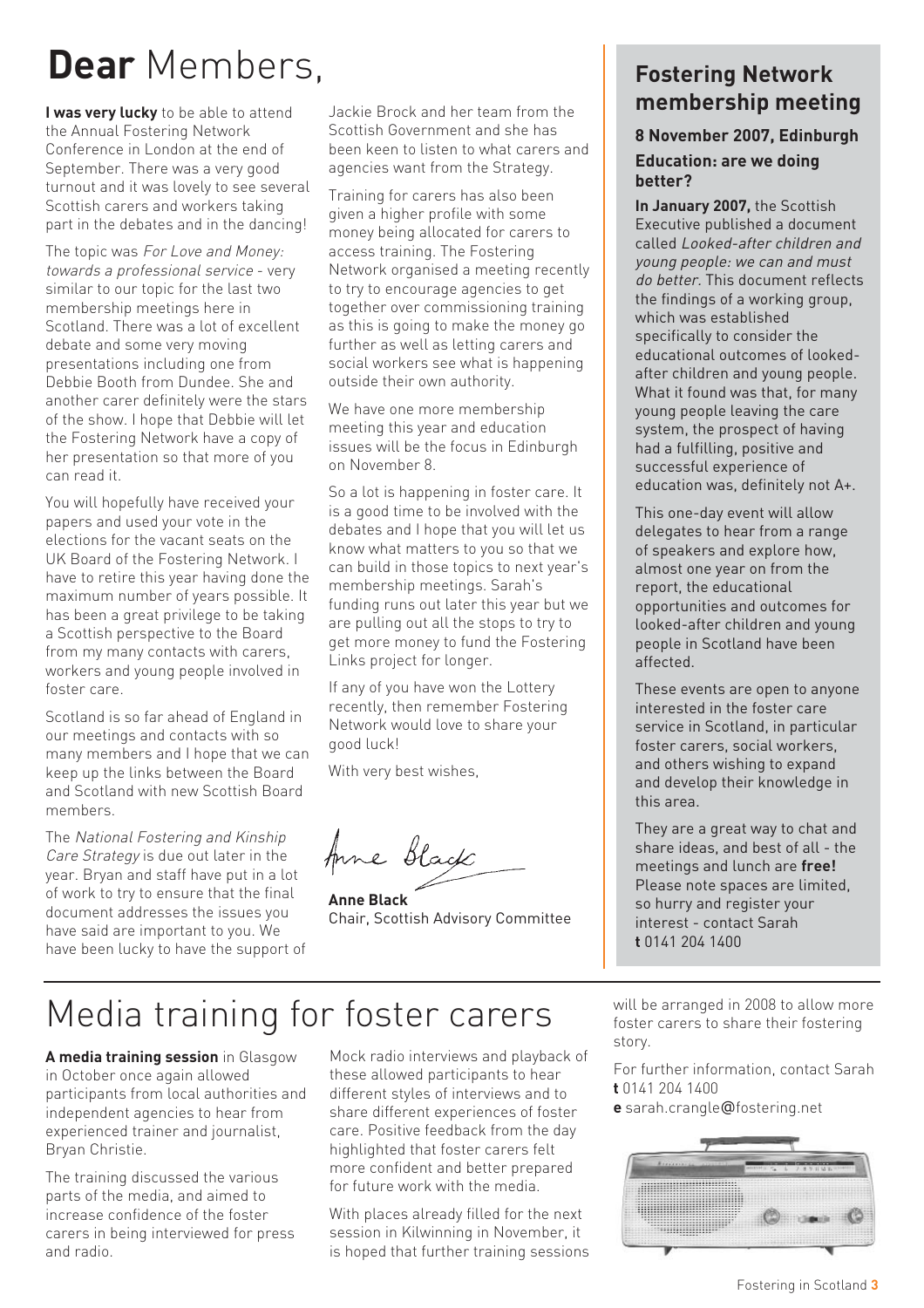#### **Professionalisation on the agenda in Dundee and Glasgow**

**Recent membership meetings** were held in Dundee and Glasgow in September, with discussions focussing on the future of Scotland's foster care service.

Delegates came together from throughout the country to hear from a range of speakers, and discuss the recommendations from the Fostering Network to introduce a structure for foster carers exploring training, allowances, fees and recruitment nationally.

The meetings explored the balance between recognising the skills of foster carers and the role they play in caring for our most vulnerable children and young people, while participative discussions encouraged sharing of positive practice and networking opportunities.

If you missed out on attending these meetings, it's not too late to hear what went on - presentations and group feedback are available on our website, www.fostering.net/ activities/scotland/fostering\_links/

Our next membership meeting will be held on Thursday 8 November in Edinburgh - for further information, contact Sarah **t** 0141 204 1400





### **More local authorities meeting recommended rates, says survey**

**The number of local authorities** in Scotland paying realistic allowances to their foster carers has nearly doubled in the last 12 months, according to a new survey published by the Fostering Network.

Seventeen of the 32 local authorities in Scotland are now paying allowances in line with the minimum rates recommended by the Fostering Network, compared with nine last year.

The allowance is the sum of money intended to cover the costs of caring for an extra child and pay for everything from nappies and clothes to food, birthday presents and outings. Based on the UK Government's Expenditure and Food Survey, the charity argues that the minimum required to care for an extra child should start from £118.60 for children under 4 and go to £168.18 for a teenager.

However, there are still 15 local

authorities in Scotland paying below the Fostering Network's recommended minimum, leaving too many foster carers with the choice of dipping into their own funds or seeing their foster children go without.

Bryan Ritchie, director of the Fostering Network Scotland, said 'We are delighted that the number of local authorities paying our recommended minimum allowance has increased so dramatically since last year.

'While we commend the 17 authorities that are paying the Fostering Network's recommended minimum allowance, it is unacceptable that so many foster carers in the other 15 local authorities are being put in a position where they are having to choose between using their own money to buy something their foster child needs or seeing them go without.'

**Focus group meeting planned**

**The next focus group** meeting for the Fostering Network will bring together all of the focus group representatives from across Scotland on **Wednesday 28 November in Stirling.**

All local authorities and fostering agencies throughout Scotland are invited to identify both a foster carer and a fostering worker representative to come together at the focus groups, sharing issues and good practice from their areas and feedback to their areas issues and good practice from throughout the rest of the country.

In addition, our four regional advisers provide an ongoing link between the focus groups, their local area and the advisory committee of the Fostering Network in Scotland.

For more information, contact Sarah Crangle **t** 0141 204 1400 **e** sarah.crangle@fostering.net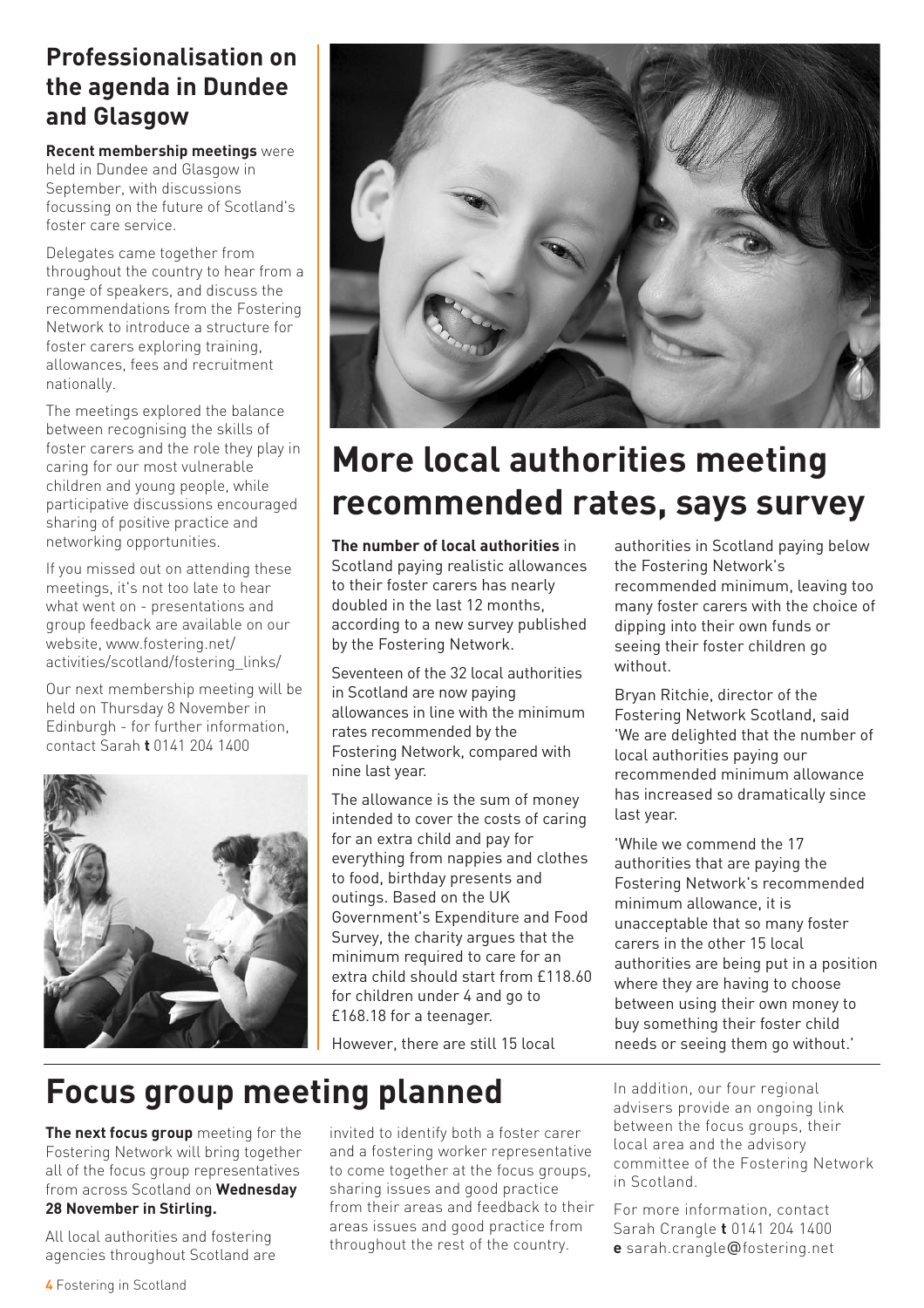### The Foster Care Resource Centre all the information you need, at your fingertips





**Members of the Fostering Network** can now access more than 5,000 sources of information and advice about fostering through the online Foster Care Resource Centre.

The UK's largest dedicated collection of foster care resources is now available online for the first time through our resource centre catalogue. Members can access our

one-stop-shop for information relating to any aspect of foster care by visiting our website at

www.fostering.net/resources. Whether you are a foster carer, social worker, fostering agency or local foster care association, we can help you find the resources you need, when you need them, and fast.

#### **Available at www.fostering.net/resources:**

Comprehensive, easy to use search facilities - from quick and basic, to advanced filtering, with results that can be emailed directly to you or your colleagues.

New resources in foster care - a daily update of all resources added to the catalogue in the last 30 days.

Recommended reading - expert staff have compiled lists of recommended resources on key topics, which can be browsed, printed or emailed.

Easy access to resources - each

resource listed provides either a direct link to online content that you can read direct from your desktop or details of where the resource can be obtained.

A complete list of everything produced by the Fostering Network - from publications available to buy, and samples of our most popular titles, to FREE information sheets and resource lists, reports, studies, policy papers, consultations, practice notes, and much, much more.

FAQs on fostering - people thinking of fostering for the first time will find the information they need to help them take that all important next step.

Whenever you use the site, log in using the Sign in button on the homepage to ensure you can access everything the site has to offer. If you are not sure of your login details, you can request them by emailing web@fostering.net and quoting your name and postcode.

### **Managing Stress in Foster Care**

#### **New course programme**

**It is important for us** to take time out to look after ourselves. This is even more important for foster carers as they are caring for others. Secondary stress is well known and it is not uncommon for foster carers to take on this stress as a result of caring for traumatised children and young people. It is therefore even more important for carers to take time and have strategies for relieving stress.

We are running the Managing Stress in Foster Care Open Course on 14 February 2008 and have changed the format of this course. We will have our freelance trainer Marjorie Ruddick as the facilitator in the morning where she will explore the different causes of stress for foster carers, helping foster carers recognise their own first signs of stress and become clearer about what helps them manage difficulties. Marjorie will also assist participants in developing different techniques to alleviate stress and identify the ways in which fostering services staff can support carers.

We are delighted to introduce our new freelance trainer Ilene Easdon-Hynds. Ilene will facilitate this course in the afternoon where she will offer an opportunity to sample various therapies such as Reiki, the Usui system of natural healing, Crystal Therapy, Aromatherapy Massage and Swedish Massage.

#### **A bit about Ilene**

Prior to qualifying as a social worker in 1984, Ilene worked in the Bank of Scotland for two years and Glasgow City Council Housing Department for almost five years. In her spare time, she was a volunteer with Women's Aid, Rape Crisis and a local youth club. Ilene knew that office work was not for her and after a meeting with a careers officer; she decided to train to be a social worker.

Before moving to family placement work in 1997, she worked in area teams always in children and families with child protection cases featuring in her caseload. Being a very stressed person who never relaxed or switched off, Ilene decided to book a reflexology session on seeing the advert in the gym she attended, and found the result to be quite amazing (which surprised her as she was also a bit of a cynic with anything new age) and the rest, as they say, is history! Over the last six years, during weekend and evenings, Ilene has studied for and gained VCTC qualifications in Anatomy and Physiology, Reiki, Aromatherapy Massage, Swedish Massage, Crystal Therapy and Indian Head Massage. She has also attended an introductory course in Feng Shui.

Ilene combines her week by working three days a week as a family placement worker and the remainder of the week as a Holistic Therapist.

If you are interested in attending the Managing Stress in Foster Care Open Course in February or would like to speak to Sue or Joy from the training team, please give us a call on 0141 204 1400.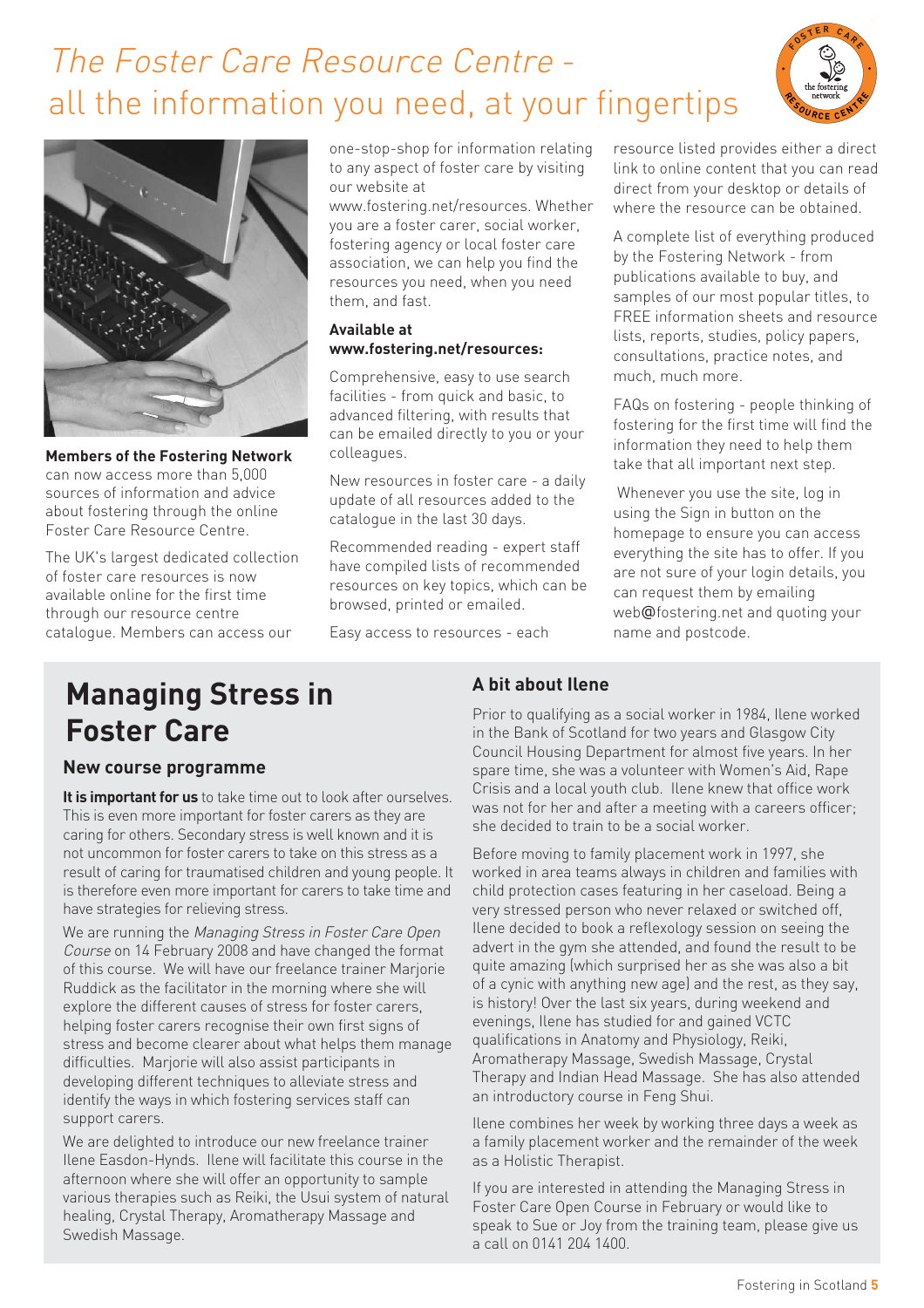### **Project supports young people into college and university**

#### **Jonathan Staal**

**In the summer issue** of Fostering in Scotland, Debbie Booth from Dundee City Council wrote about the challenge we still face in improving the educational outcomes of looked-after young people.

A positive story, however, is emerging as our Colleges and Universities realise the role they can play in addressing the historically low higher education participation rates among care leavers.

In Glasgow, the Positive Futures project is bringing the city's universities and colleges together with the City Council's Education Department to support young people from S2 on, with a particular focus on young people who are accommodated in residential units and those in foster care settings to improve their progression and retention in postcompulsory education.

Dickon Copsey of the University of Glasgow says, 'It is imperative that we, as education providers, work together to address the significant barriers facing young people in care in their pursuit of positive educational opportunities. Clearly, postcompulsory education can offer a wealth of career and life opportunities and colleges and universities have a responsibility to make sure that all young people are aware of them. To achieve this will require close partnership working with the many different agencies already working in this area. Through these partnerships we can hope to offer a continuum of

support for young people in care which will stretch from school, through their transitions to college and university, and onwards throughout their chosen studies.'

On the other side of the country, colleges, universities and local authorities in Fife and Tayside have also been working together for the past 18 months with backing from their Wider Access Forum. Jonathan Staal of Abertay University explains: 'Our initial focus has been on trying to understand the problems each agency supporting looked-after young people faces and how better understanding and closer collaboration could help us improve routes into post-compulsory education.' A successful regional conference in November 2006 brought staff together to consider the problems each agency faced and began to think of solutions.

Since then, the group behind the project has been busy raising awareness of the needs of care leavers continuing their studies after school. A staff development workshop is being held at the end of October for college and university admissions and support staff to learn more about how they can make a difference.

Jan Davidson of Adam Smith College comes at the subject from an academic perspective. 'As Director of the college's Centre for Education and Care Studies, I am aware that for many young people leaving care, colleges are often seen as the route into higher education. I am concerned to ensure that we put into place the appropriate measures and work with



others to ensure their needs are met and that they are able to fulfil their potential.'

One of the big challenges facing both projects - indeed, all colleges and universities seeking to improve the support they provide young people leaving care - is working more closely with foster carers and agencies. There are many examples of successful projects around the UK we could follow, such as online information, training and campus visits for you and the young people in your care.

What would you like to see colleges and universities in your area do? Please let us know so that we can best meet your needs as these projects develop. Email your suggestions to StudentAcademicSupport@abertay.ac .uk or call Jonathan Staal on 01382 30 89 62, who can provide more information on the Fife & Tayside Wider Access Forum project. For more information about the project in Glasgow and the West Coast, please contact Dickon Copsey **t** 0141 330 2818 **e** d.copsey@admin.gla.ac.uk)

#### **The**  the big step **big step**

**The big step** would welcome the opportunity to meet with young people, aged 12-25 yrs old, from Glasgow who have experience of foster care. We offer a range of things to get involved in…

**Activities and Outings**

Young people recently visited SWAMP

(South West Arts and Music Project) and got involved in radio presenting and DJing.

#### **Board Meetings**

Get involved in the big step board and ensure that young people from foster care are represented. If you've never done anything like it before, don't worry full training and support is given.

#### **Youth Bank**

Help manage a personal development grants fund for young care leavers.

**Information Sessions**

Get info on everything from housing issues to college courses.

#### **Conferences and Events**

Attend conferences and events… have your say!

To find out more, contact the big step 3rd floor, 93 Candleriggs Glasgow G1 1NP **t** 0141 572 0551 www.gcpl.org.uk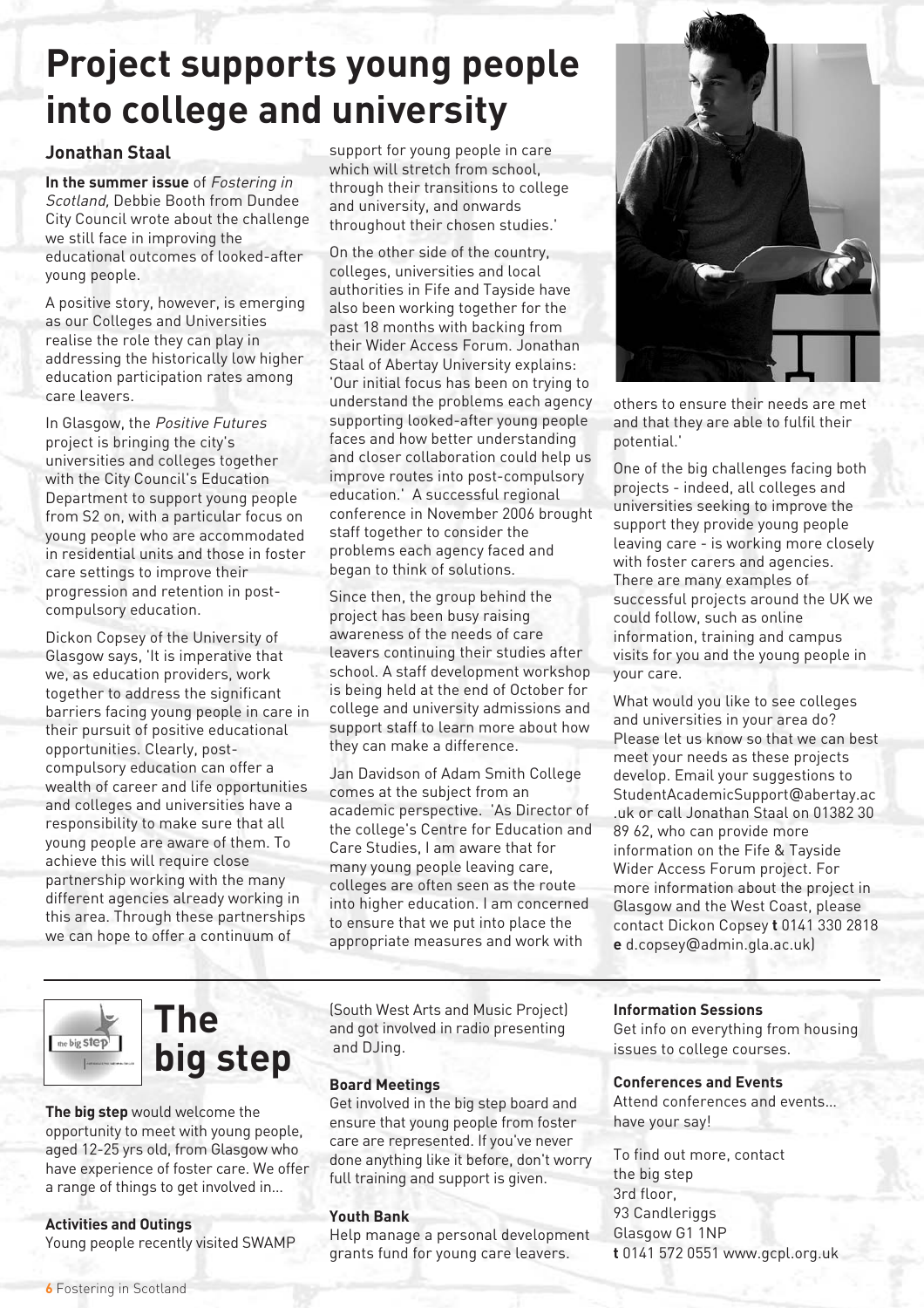### **Storytelling events improving literacy**

**The Fostering Network** has been awarded a grant from the Roald Dahl foundation to undertake an exciting new literacy project, improving literacy levels of children in foster care. As part of this, five events are being organised throughout the UK.

Research demonstrates that educational outcomes for children in foster care are poor in comparison to their peers, however children who engage with books and reading outside school often perform better. An event organised by the Young People's project will highlight the importance of foster carers reading with children and that this provides a valuable opportunity for foster carers to bond and spend quality time with children in their care. In addition, reading with children helps to develop vocabulary and listening skills.

An event is being held in the macrobert arts centre, University of Stirling on Sunday 27 January for foster carers and children.

There will be the opportunity for foster carers and children to attend a performance of The Gruffalo, to participate in storytelling and movement workshops and to meet Julia Donaldson author of The Gruffalo.

For further information about this event please contact- Alison Boswell at the Young People's project.



#### **More funding for project**

**We are delighted** to announce that BBC Children In Need has generously agreed to fund our Young People's Project Worker post for a further year until November 2008.

In 2006 the BBC Children in Need Appeal raised over £33 million and for every penny donated to the charity, a penny will go directly to a project helping disadvantaged children in the UK. The BBC Children in Need Appeal are able to make this promise because the charity uses its investment income to cover all operational costs.

This years Appeal will take place in Friday 16 November.



### **Jacqueline Wilson storytelling competition**

#### **Hi there! It's me, Tracy Beaker.**

**Remember the name.** I bet you I'm really really famous one day. I'm going to be an amazing best-selling celebrity author. My books will be number one smashhits with titles like Three Cheers for Tracy Beaker and Tracey Beaker Comes Out Tops.

I'm also quite likely to be an incredible actress, seeing as my mum is a very famous American movie star. She is, truly. I know Justine Littlewood laughs scornfully whenever I so much as mention my Mum, but as if I care what Justine-Total-Rubbish-Littlewood thinks.

I wish Justine wasn't Louise's best friend now. Louise was always my best friend until Justine stuck her big nose in. But hey, maybe I'm going to get a brand new best friend now. Someone new has come to live in the Dumping Ground. Someone quite extraordinary. Let me tell you ...

Do you ever wonder what it would be like to write a story and see it published so everyone you know can read it? Well this is your big chance.

Jacqueline Wilson, the author of the famous Tracy Beaker books has set the scene for you - so just carry on where she has left off and get writing!

This competition is open to anyone under 13, who is fostered or is the son, daughter or grandchild of foster carers. There are two age groups: under 8s and 8 to 12 years.

#### **The closing date for entries is 15 January 2008.**

For under 8s there is a word limit of 500 words and for 8s - 12s the limit is 1000 words. You will find the full details about how to enter, and a list of exciting prizes on our website, www.fostering.net/activities/storytelling/competition.php

Jacqueline Wilson will judge the competition and the five finalists in each age group will be invited to London to meet her. She will announce the overall winner in each category. The winning story for each age-group will also be published in Foster Care magazine.

Want to know more about this competition? Contact our Young People's Development Worker, Judy Walsh e judy.walsh@fostering.net , or ask Alison Boswell, Young People's project worker.